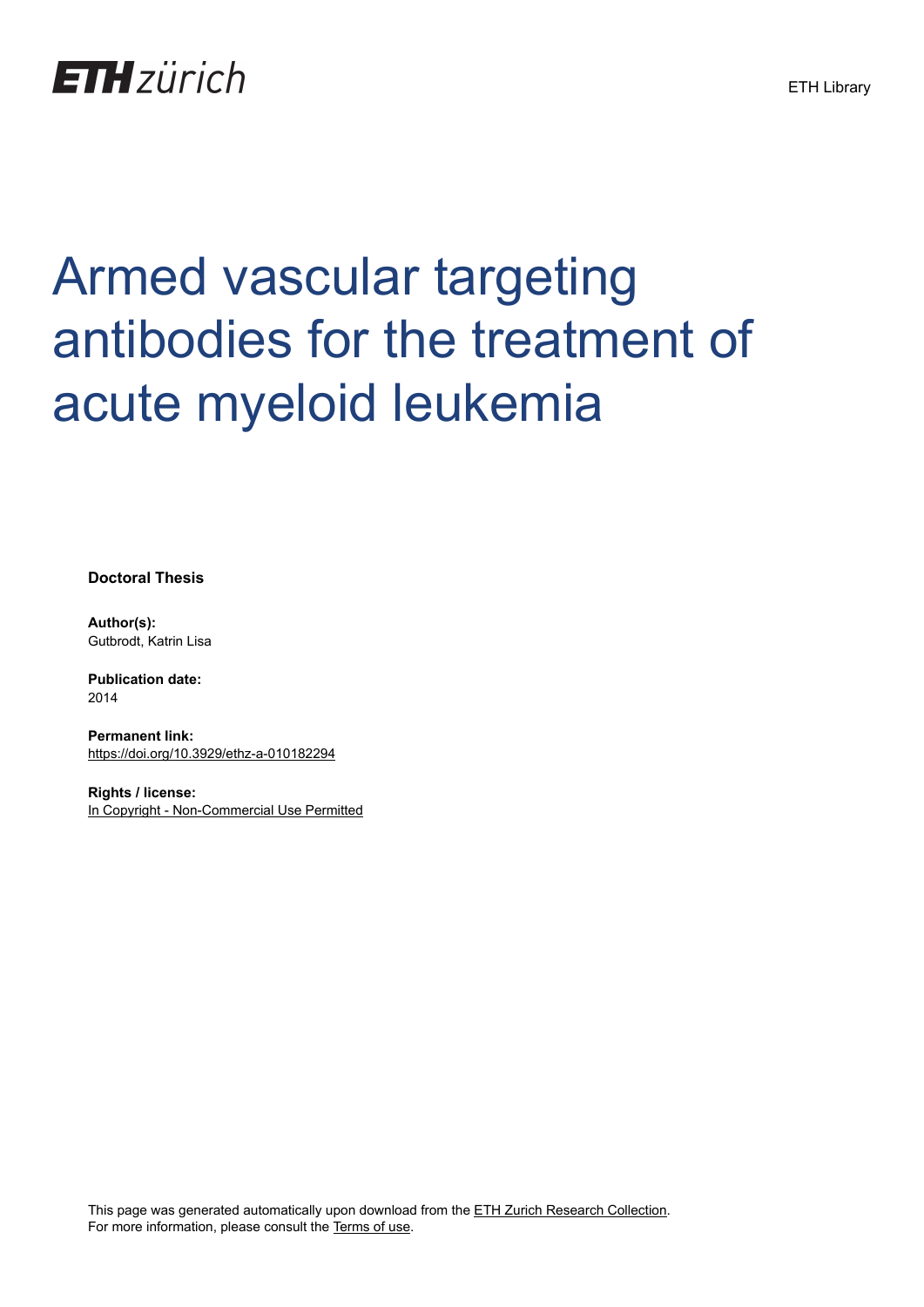DISS. ETH NO. 21857

## **ARMED VASCULAR TARGETING ANTIBODIES FOR THE TREATMENT OF ACUTE MYELOID LEUKEMIA**

A thesis submitted to attain the degree of

DOCTOR OF SCIENCES of ETH ZURICH (Dr. sc. ETH Zurich)

presented by

KATRIN LISA GUTBRODT Master of Science ETH in Biologie ETH Zurich

> born on 03.02.1985 citizen of Bülach ZH

accepted on the recommendation of

Prof. Dr. Dario Neri (examiner) Prof. Dr. Cornelia Halin Winter (co-examiner)

2014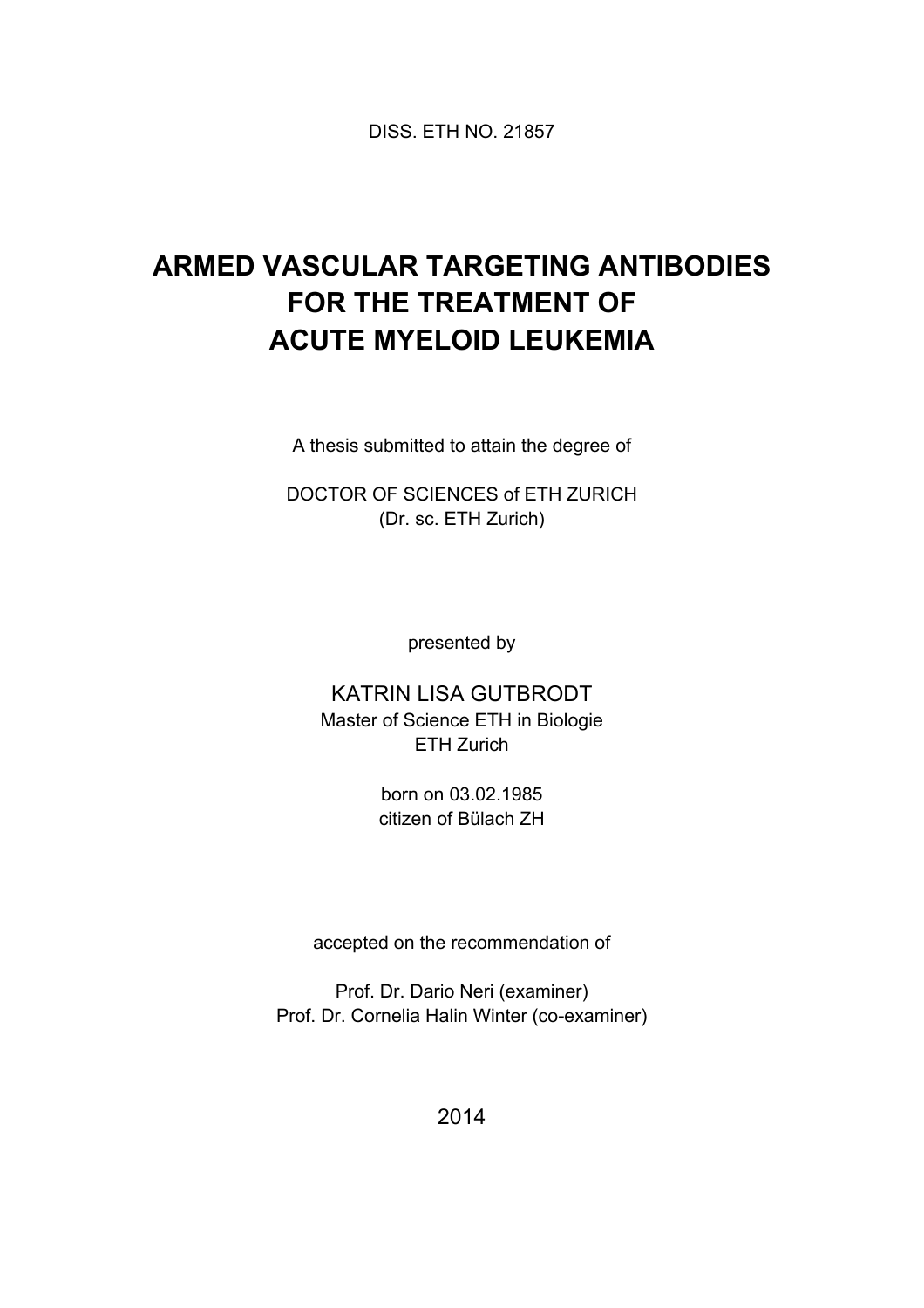## **1. Summary**

"Arming" antibodies with potent payloads (e.g cytotoxic drugs and cytokines), in order to increase activity at the site of disease and spare normal tissues, represents an attractive strategy of emerging importance in the field of cancer therapeutics. The growth and progression of solid cancers depends on the formation of new blood vessels, which provide accessible and selective targets for antibody-mediated pharmacodelivery. Indeed, antibodies directed against neo-vascular antigens have shown selective tumor localization and potent antitumor activity as antibody-cytokine fusion proteins (immunocytokines), allowing these products to progress to phase II clinical trials for the treatment of solid cancers. Recent findings suggest, that these antibody products may also be applicable for the treatment of hematological cancers, such as Acute Myeloid Leukemia (AML).

In this thesis, we analyze biopsies of AML and Acute Lymphoid Leukemia (ALL) patients with the clinical-stage human monoclonal antibodies F8, L19 and F16, directed against markers of tumor angiogenesis. The analysis revealed that the F8 and F16 antibodies strongly stained 70% of AML and 75% of ALL bone marrow specimens, while chloroma biopsies were stained with all three antibodies.

The immunocytokine F8-IL2 (the F8 antibody fused to human interleukin-2) promoted significant tumor inhibition in immunocompromised mice bearing human leukemia and promoted complete tumor eradication in combination with cytarabine in 40% of the treated animals. Immunocompetent mice bearing murine leukemia revealed long-lasting complete tumor eradication

**1**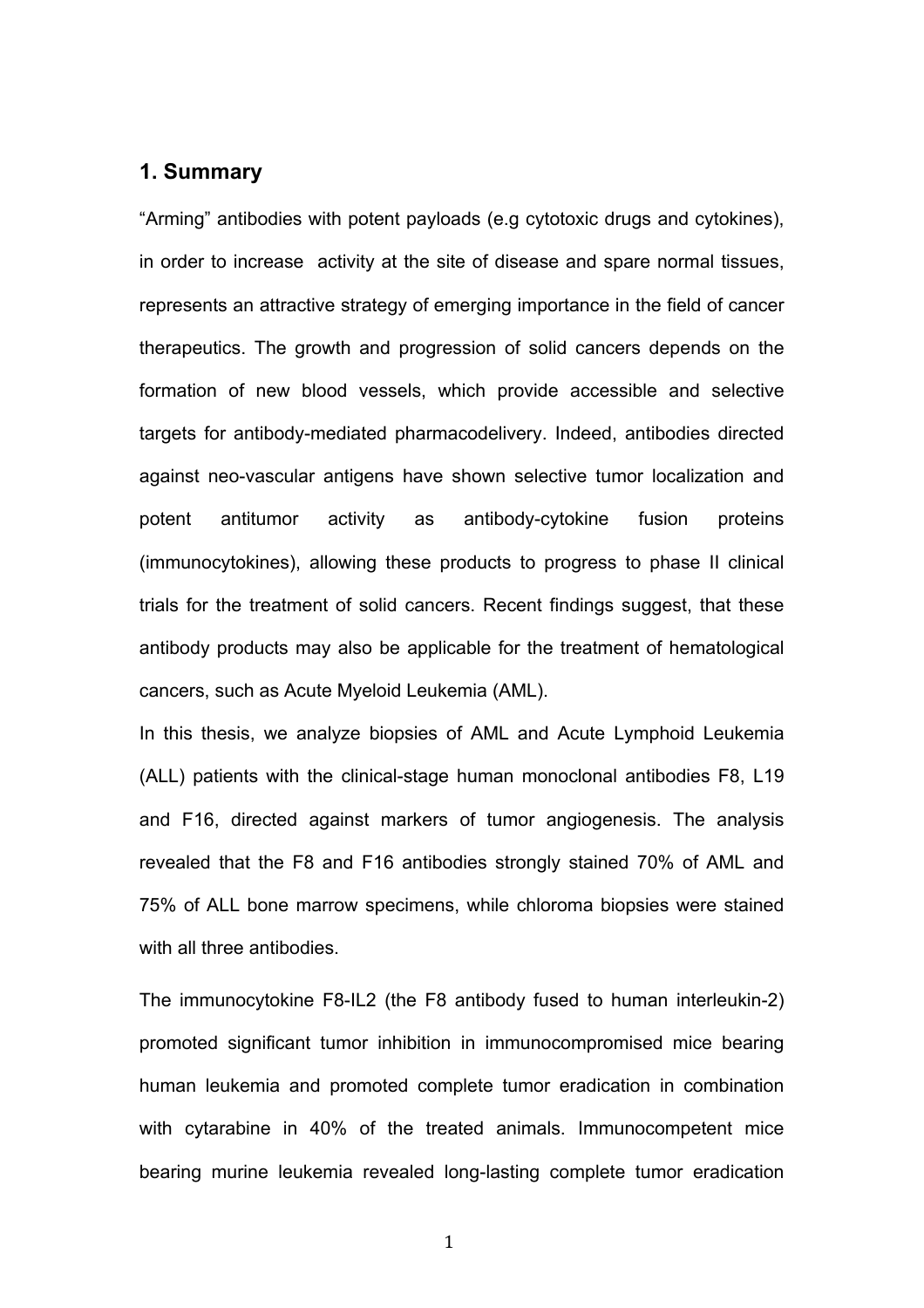after combination treatment in all mice. We showed that the therapeutic effect of F8-IL2 was mediated by natural killer (NK) cells and  $CDS<sup>+</sup> T$  cells, while CD4<sup>+</sup> T cells appeared to be dispensable.

The treatment of an AML patient with disseminated extramedullary AML manifestations with F16-IL2 (the F16 antibody fused to human interleukin-2) and low-dose cytarabine resulted in significant reduction of AML lesions, demonstrating the translational potential of IL2-based vascular targeting immunocytokines for the treatment of patients with leukemia.

Combining IL2-based immunocytokines with chemotherapeutics has repeatedly shown to promote potent antitumor activity. However, cytotoxic agents often lack selectivity. Antibody-drug conjugates (ADCs) are increasingly being used for cancer therapy, with the aim to concentrate chemotherapeutic drugs at the neoplastic site. So far, ADCs have not been studied in combination with immunocytokines and little is known about their ability to engage in anticancer immune responses. We found that both F8-IL2 and F8-S-CH2-Cem (the F8 antibody conjugated to the potent cytotoxic drug cemadotin) had single-agent activity in the immunocompetent AML mouse model. Complete tumor eradications were obtained when combining the armed antibodies, in a process dependent on NK cells and  $CDS<sup>+</sup> T$  cells. The cured mice were challenged with subsequent injections of tumor cells, but did not develop neoplastic lesions, indicating that the combination treatment had conferred animals with protective immunity.

 $\overline{2}$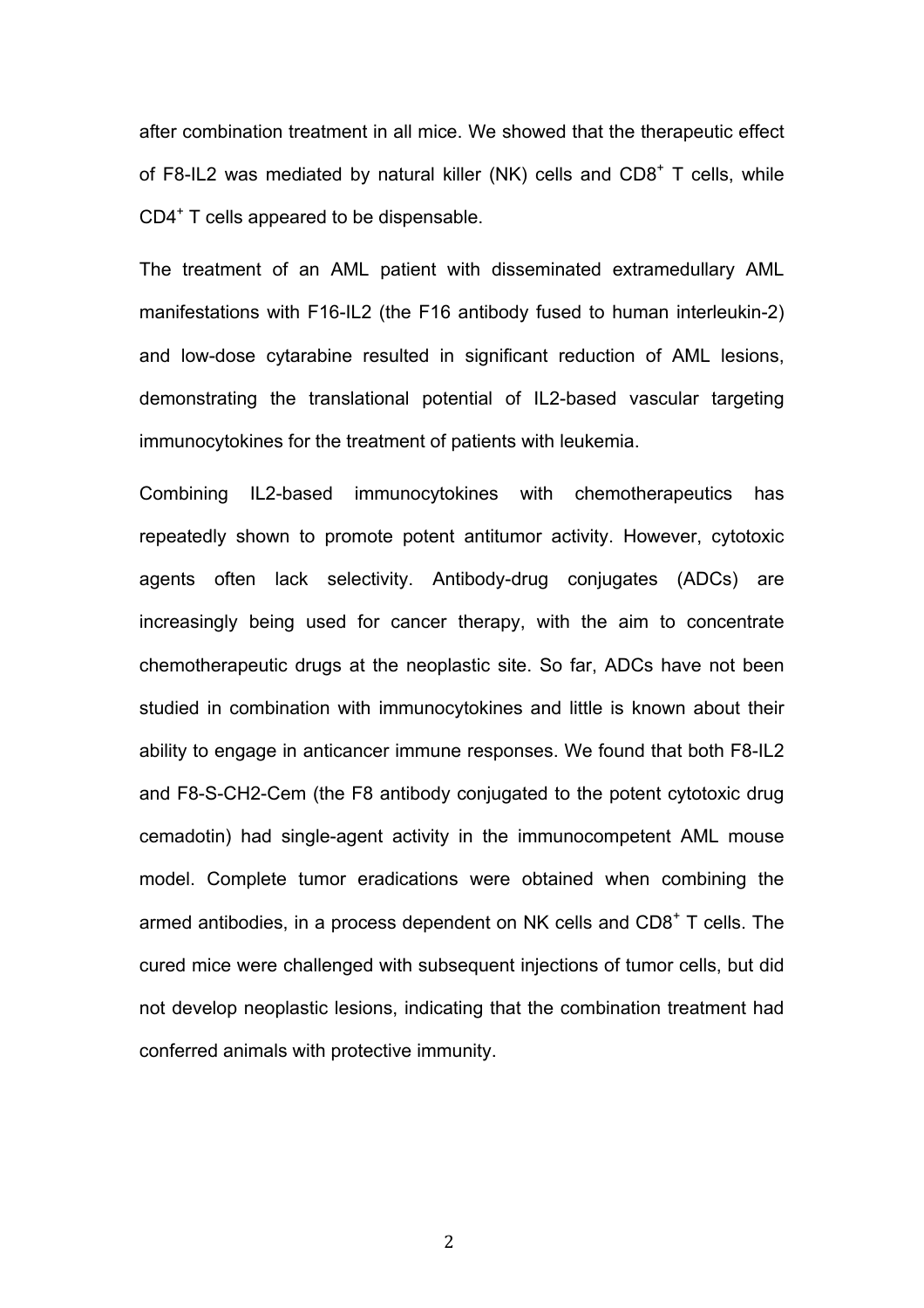## **2. Zusammenfassung**

Das "bewaffnen" von Antikörpern mit potenten Wirkstoffen (wie z.B. zytotoxische Substanzen oder Zytokine) ist ein attraktiver und bedeutender Ansatz für die Entwicklung von neuen Krebsmedikamenten, mit dem Ziel die therapeutische Wirkung im erkrankten Gewebe zu stärken und die Belastung des gesunden Gewebes zu reduzieren. Das Wachstum von soliden Tumoren ist auf die Bildung neuer Blutgefässen angewiesen. Durch die Neoangiogenese entstehen gut zugängliche und selektive Antigene, welche Antikörper-basierte zielgerichtete Anreicherung von Wirkstoffen im Tumor ermöglichen. Antikörper gegen neo-vaskuläre Antigene zeigen eine selektive Anreicherung im Tumor auf und erzielen potente anti-tumor Aktivität als Immunozytokine (Antikörper-Zytokin Fusionsproteine), welche nun in Phase II klinischen Studien zur Behandlung von soliden Tumoren untersucht werden. Kürzlich erschienene Forschungsergebnisse weisen darauf hin, dass diese Produkte auch zur Behandlung von hämatologischen Krebserkrankungen wie Akute Myeloische Leukämie (AML) angewendet werden könnten.

In dieser Arbeit analysierten wir Biopsien von AML und Akuter Lymphatischer Leukämie (ALL) Patienten mit den klinisch relevanten humanen Antikörpern F8, L19 und F16, welche gegen Marker von Tumor Blutgefässe gerichtet sind. Die Analyse hat gezeigt, dass F8 und F16 Strukturen in 70% der AML und 75% der ALL Knochenmarkbiopsien erkannten, während Chloroma Biopsien mit allen drei Antikörpern reagierten.

Das Immunozytokin F8-IL2 (Fusion des F8 Antikörpers mit humanem Interleukin-2) verlangsamte das Tumorwachstum in immunkomprimierten Mäusen mit humaner AML. Der Effekt wurde durch eine Kombination mit

%!